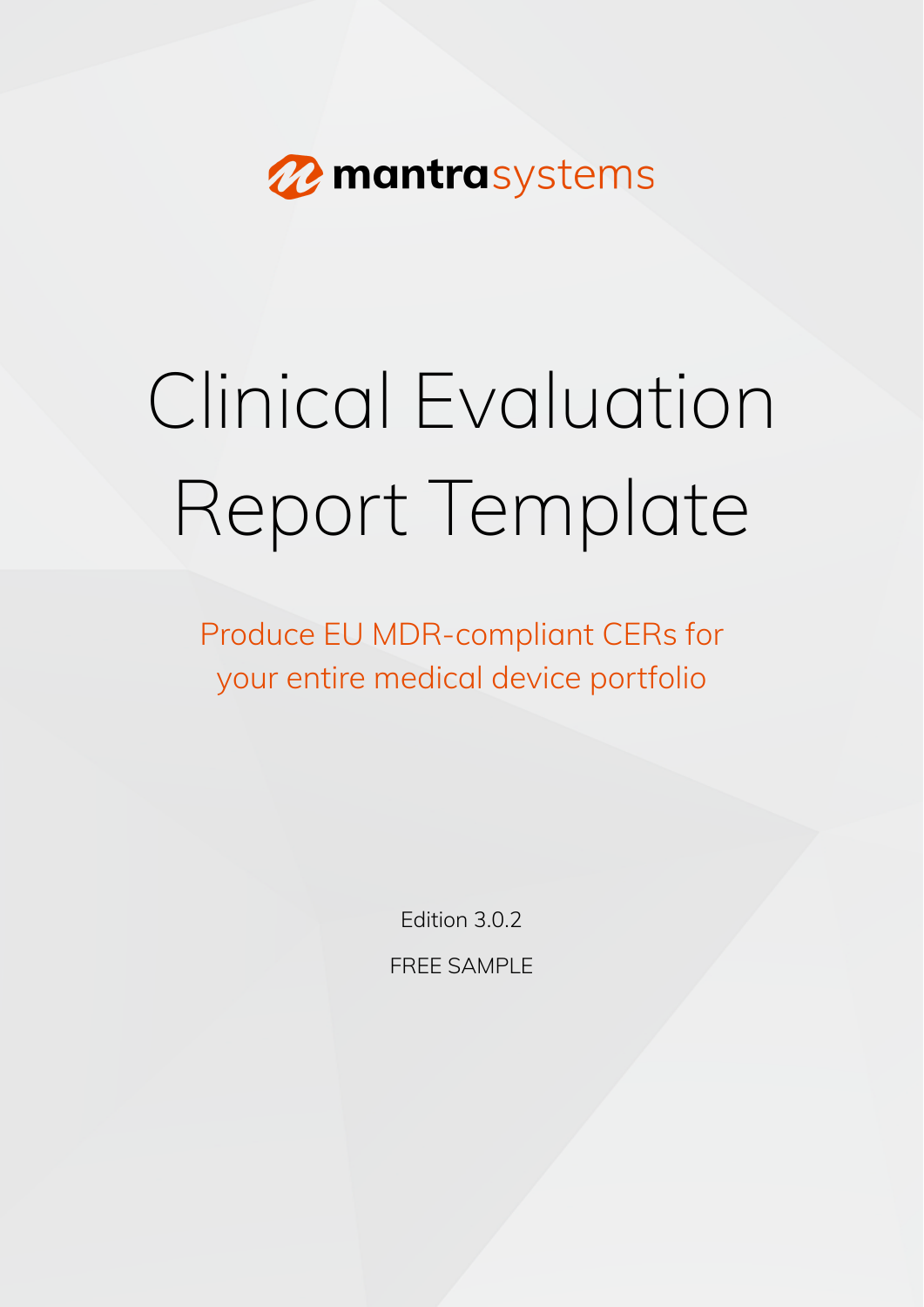This document contains copyrighted material.

It is made available under licence and document use must be in accordance with terms of this licence. Users will be held accountable for licence breaches, including recourse to legal remedy. It must not be reproduced or shared in any way.

Copyright remains the property of Mantra Systems Ltd.

---

This document contains guidance only. Mantra Systems Ltd is unable to accept responsibility or liability for any damage resulting from use of this document. The medical device manufacturer retains full responsibility for the structure and content of all regulatory documents, including those produced through reference to the guidance contained in this document.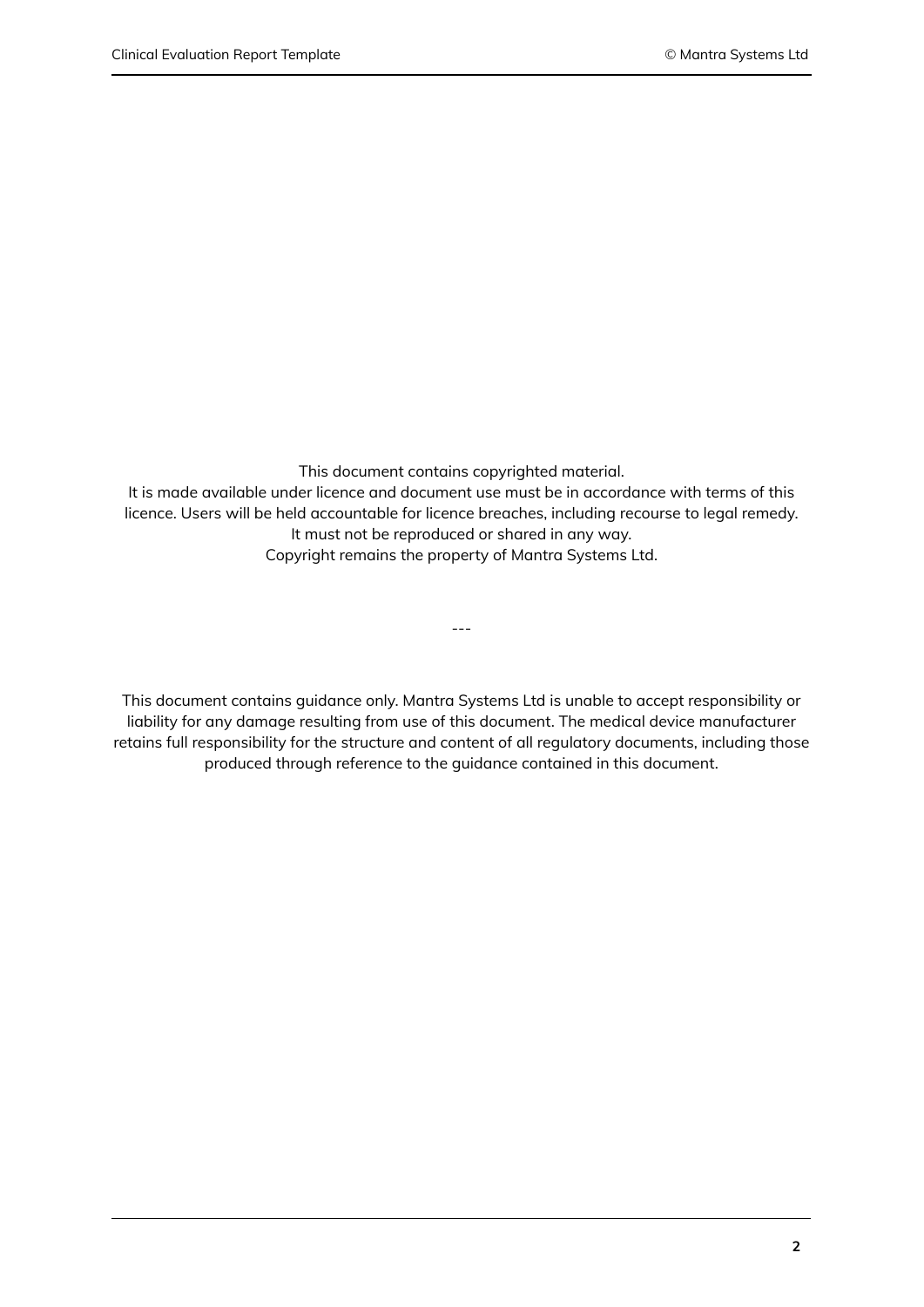# **Contents**

| 3.1. Objective 11                                                                       |  |
|-----------------------------------------------------------------------------------------|--|
|                                                                                         |  |
|                                                                                         |  |
|                                                                                         |  |
|                                                                                         |  |
|                                                                                         |  |
|                                                                                         |  |
|                                                                                         |  |
|                                                                                         |  |
|                                                                                         |  |
|                                                                                         |  |
|                                                                                         |  |
| 4.1. Intended purpose, target groups & indications / contra-indications of the device19 |  |
|                                                                                         |  |
|                                                                                         |  |
|                                                                                         |  |
|                                                                                         |  |
|                                                                                         |  |
|                                                                                         |  |
|                                                                                         |  |
|                                                                                         |  |
|                                                                                         |  |
|                                                                                         |  |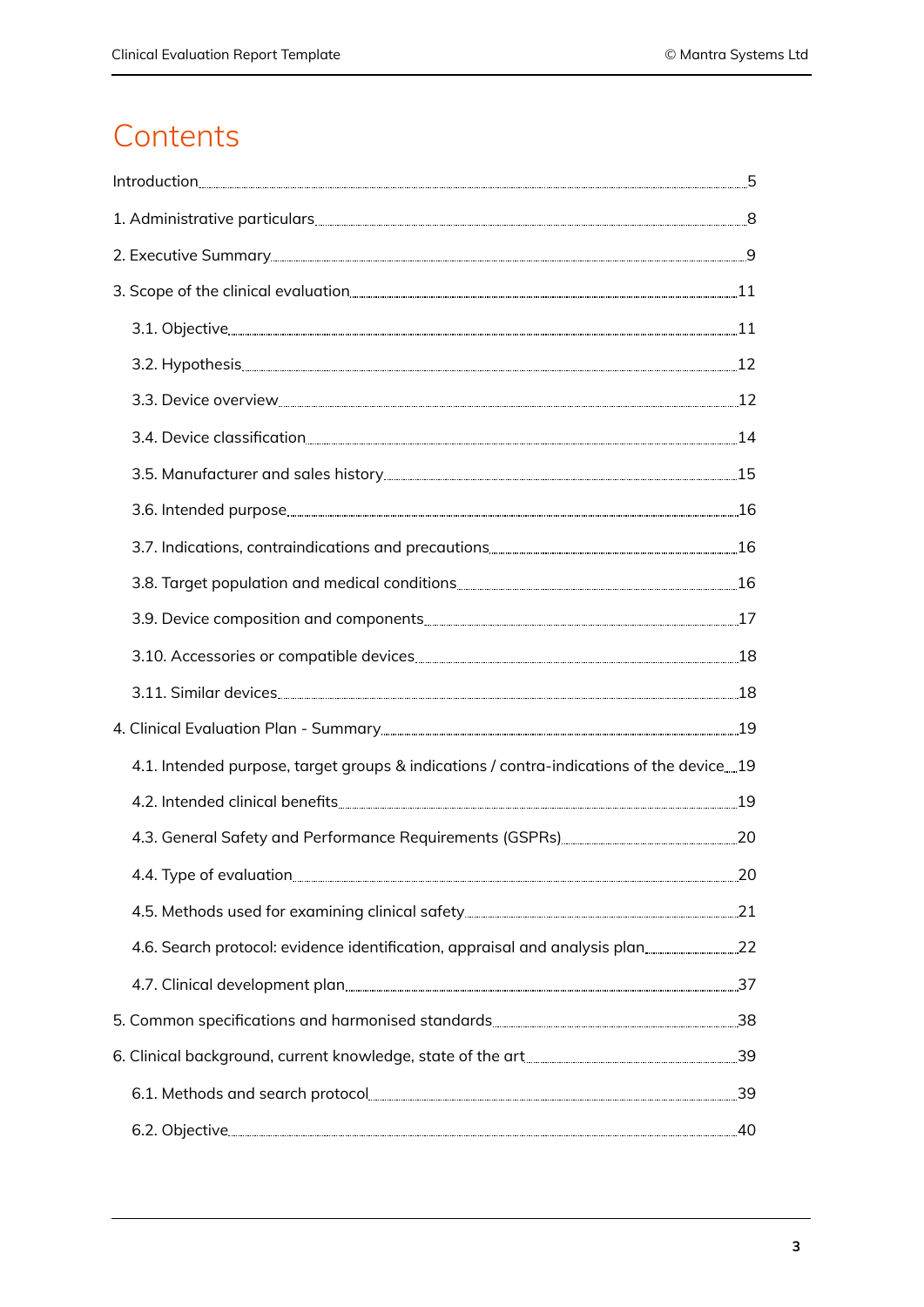| 7.2. Statement of equivalence & access to data <b>contract to the example of the statement</b> 47                                                                                                                                    |  |
|--------------------------------------------------------------------------------------------------------------------------------------------------------------------------------------------------------------------------------------|--|
|                                                                                                                                                                                                                                      |  |
|                                                                                                                                                                                                                                      |  |
| 8. Clinical evidence review 29 and 200 million and 200 million and 200 million and 200 million and 200 million                                                                                                                       |  |
|                                                                                                                                                                                                                                      |  |
| 8.2. Clinical review questions <b>manually and the contract of the contract of the contract of the contract of the contract of the contract of the contract of the contract of the contract of the contract of the contract of t</b> |  |
| 8.3. Data generated and held by the manufacturer <b>manufacturer</b> 49                                                                                                                                                              |  |
|                                                                                                                                                                                                                                      |  |
|                                                                                                                                                                                                                                      |  |
|                                                                                                                                                                                                                                      |  |
|                                                                                                                                                                                                                                      |  |
|                                                                                                                                                                                                                                      |  |
|                                                                                                                                                                                                                                      |  |
|                                                                                                                                                                                                                                      |  |
|                                                                                                                                                                                                                                      |  |
|                                                                                                                                                                                                                                      |  |
|                                                                                                                                                                                                                                      |  |
|                                                                                                                                                                                                                                      |  |
| 10.2. Known risks and acceptability analysis <b>contained a manufacture of the set of the set of the set of the s</b>                                                                                                                |  |
|                                                                                                                                                                                                                                      |  |
|                                                                                                                                                                                                                                      |  |
|                                                                                                                                                                                                                                      |  |
|                                                                                                                                                                                                                                      |  |
|                                                                                                                                                                                                                                      |  |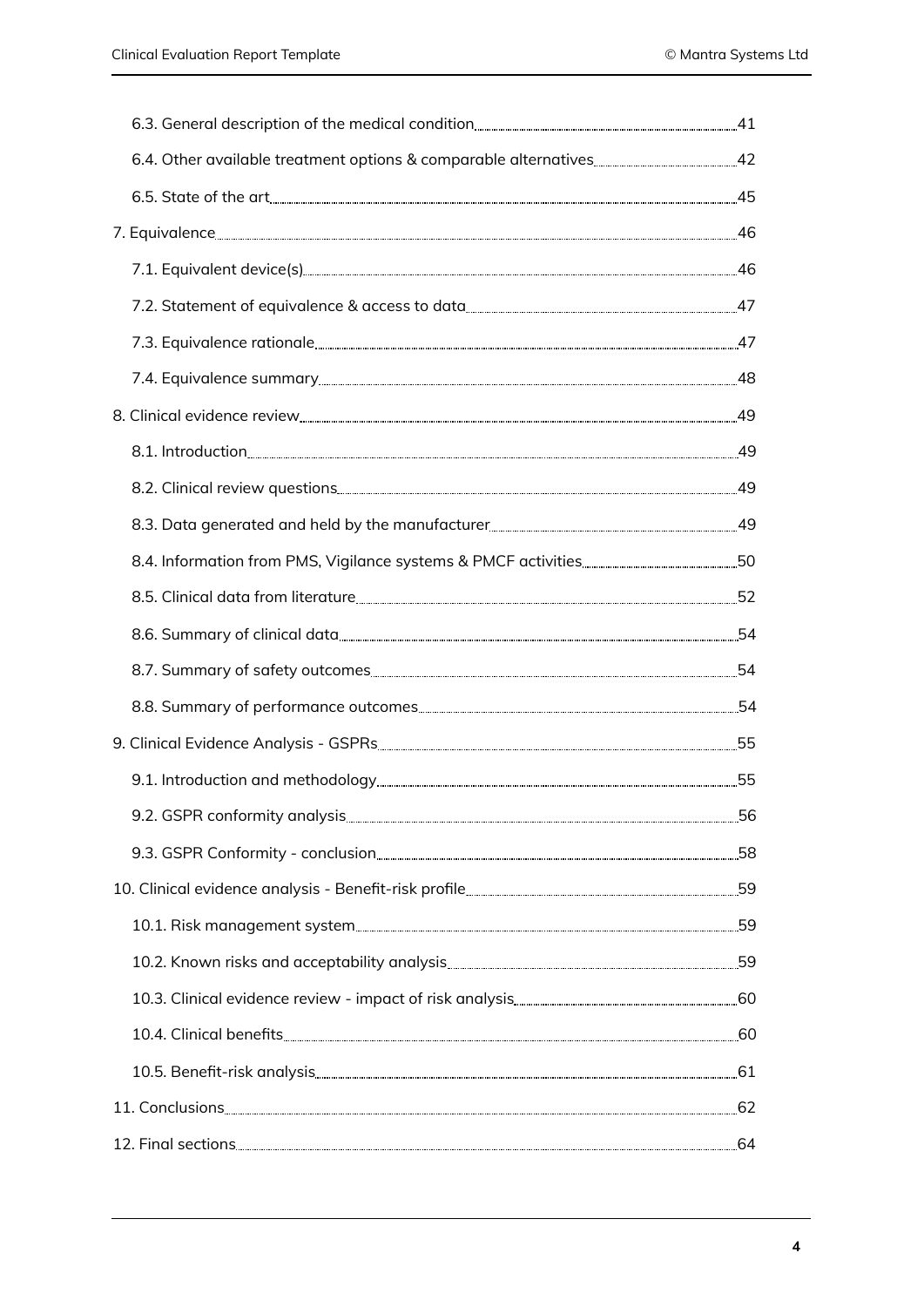# <span id="page-4-0"></span>Introduction

The Clinical Evaluation Report (CER) is an important technical document that must be produced in relation to every medical device under the MDR. It documents a point-in-time summary of the ongoing process of medical device clinical evaluation.

A clinical evaluation is performed through the objective assessment of all clinical evidence relating to the subject medical device, whether favourable or unfavourable, in order to determine whether a device meets its obligations under the MDR. Specifically, it considers whether evidence supports conformity with all relevant General Safety and Performance Requirements (GSPRs), conformity with the device's intended purpose, and a favourable benefit-risk profile.

# **A CER consists of the following sections:**

- Administrative particulars and details of authors and reviewers
- Executive summary
- Hypothesis and objectives
- Device description, classification, variants and manufacturer details
- Clinical field summary, providing evidence-based information about the target condition and patient population. This section should explore comparable alternatives to the subject device in order to determine safety and performance benchmarks and to establish state-of-the-art.
- Summary of the clinical evaluation plan including a list of GSPRs that apply to the device
- Common specifications and harmonised standards applied
- Equivalence (if relevant)
- Objective and systematic clinical literature review following a defined identification and appraisal plan. Includes favourable and unfavourable data, and incorporates evidence generated and held by manufacturer as well as external/independent data.
- Analysis of the extent to which appraised data demonstrates conformity with relevant GSPRs and a favourable benefit-risk profile
- A conclusion that outlines overall whether MDR conformity and an acceptable benefit-risk profile has been demonstrated
- CER revision dates
- Author CVs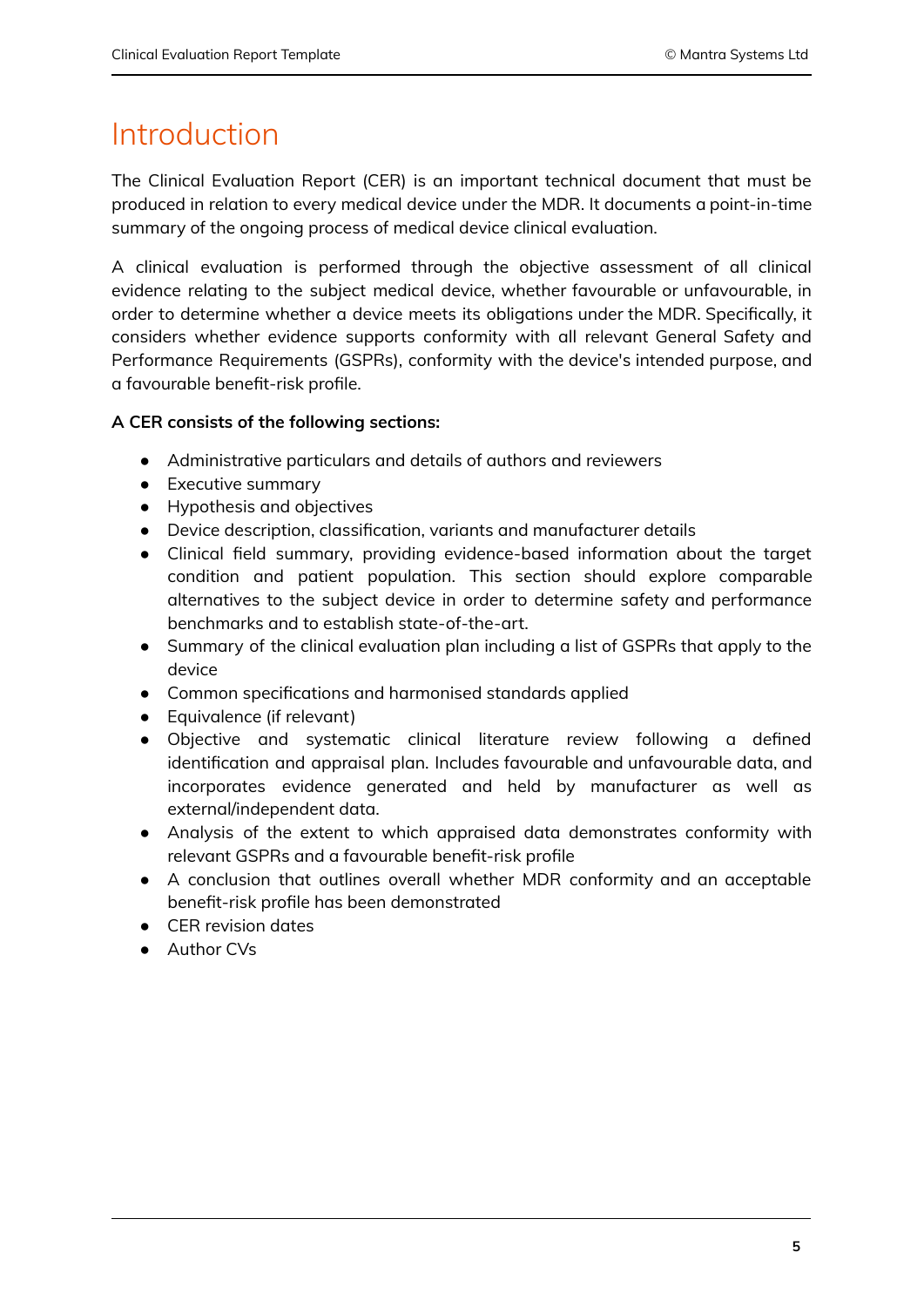# How to use this template

This document provides a template that describes, step-by-step, how to construct a CER for MDR compliance.

The template is arranged into numbered sections that reflect the full range of requirements for clinical evaluation in the MDR. **Your completed CER should be organised according to the sections in this template, as relevant.** Each section contains some or all of the following:

# **REQUIRED**

Required information provides an outline for section content and is often written as a set of questions. These address the bulk of the content required for the CER and responding to the questions in prose will populate the section.

# **INSTRUCTION**

Instructions should be followed in order to meet requirements.

# **GUIDANCE**

Outlines the purpose of the section and gives general guidance and background information.

# **TRANSPOSE**

These short sections should be added as written into the completed CER, with modifications as needed to make them device-specific.

# **EXAMPLE**

Illustrative examples use fictional medical devices to give guidance on structure and writing style. Any cross-applicability to 'real' devices is unintended.

# **Structure**

It is essential that the CER is well-structured. It is recommended that the user follows the structure of headings, subheadings and sub-subheadings in this template. This will help ensure that the resulting CER will be well organised and will address all aspects of MDR clinical evaluation.

This document is constructed in accordance with guidelines documented in MEDDEV 2.7/1 rev 4, The Medical Device Regulation (MDR) 2017 / 745, and relevant 2019 and 2020 MDCG guidelines.

**Each section that follows should be understood to constitute a section of the CER, with the section title representing the main heading for that section.**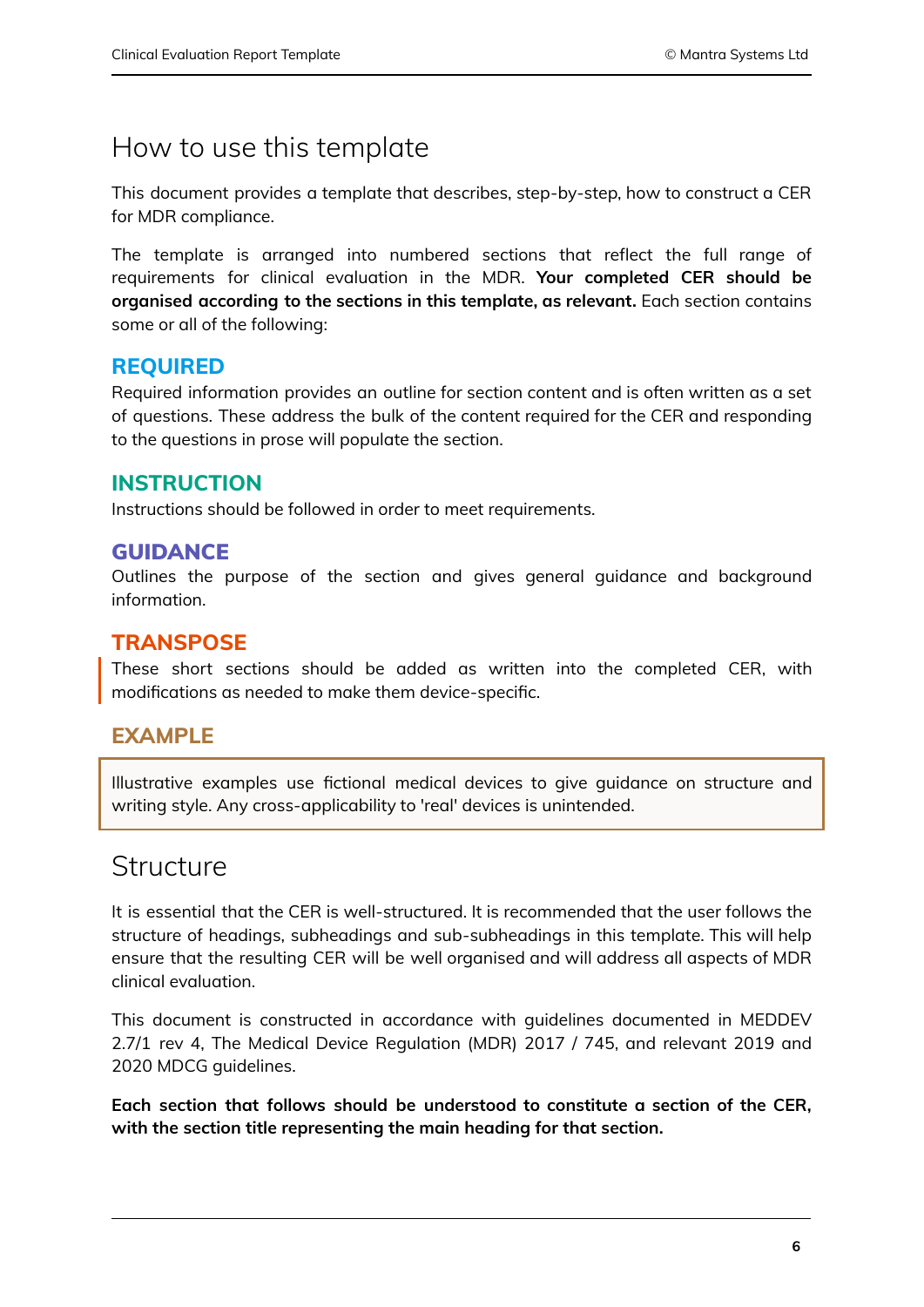# CER writing tips

- 1. Write objectively and in the third-person
- 2. Define all terms used
- 3. Ensure that all points made are referenced. Avoid "naked" opinions that are unsubstantiated
- 4. If using a text editor such as Microsoft Word, use the "styles" function "heading 1", "heading 2" for headings and sub-headings in the document. This then enables automatic construction of a table of contents that will auto-update to any subsequent changes.

# Support

Contact our team with any questions you may have while using this template and for information about our CER review services:

- [contact@mantrasystems.co.uk](mailto:contact@mantrasystems.co.uk)
- [www.mantrasystems.co.uk/contact](https://www.mantrasystems.co.uk/contact)

# CER review service

We also offer a bespoke CER review service, facilitating direct and focused CER feedback from our MDR-trained medical professionals. Please contact us to discuss this service in more detail.

# Edition revisions

Our Clinical Evaluation Report Template has been refined and expanded following our experiences within the industry throughout 2021. Edition 3 adds an additional seven pages of content and improves on the last edition in the following areas:

- Section 4.6 has been expanded
- Section 7 has been reorganised
- Sections 8.7, 8.8, 9.4 & 9.5 have been added
- General minor improvements throughout

With our promise of 'A lifetime of free revisions', previous buyers of our template will receive these updates for no additional cost. We strongly recommend CER writers review the entire document and use Edition 3 from now on for writing their reports.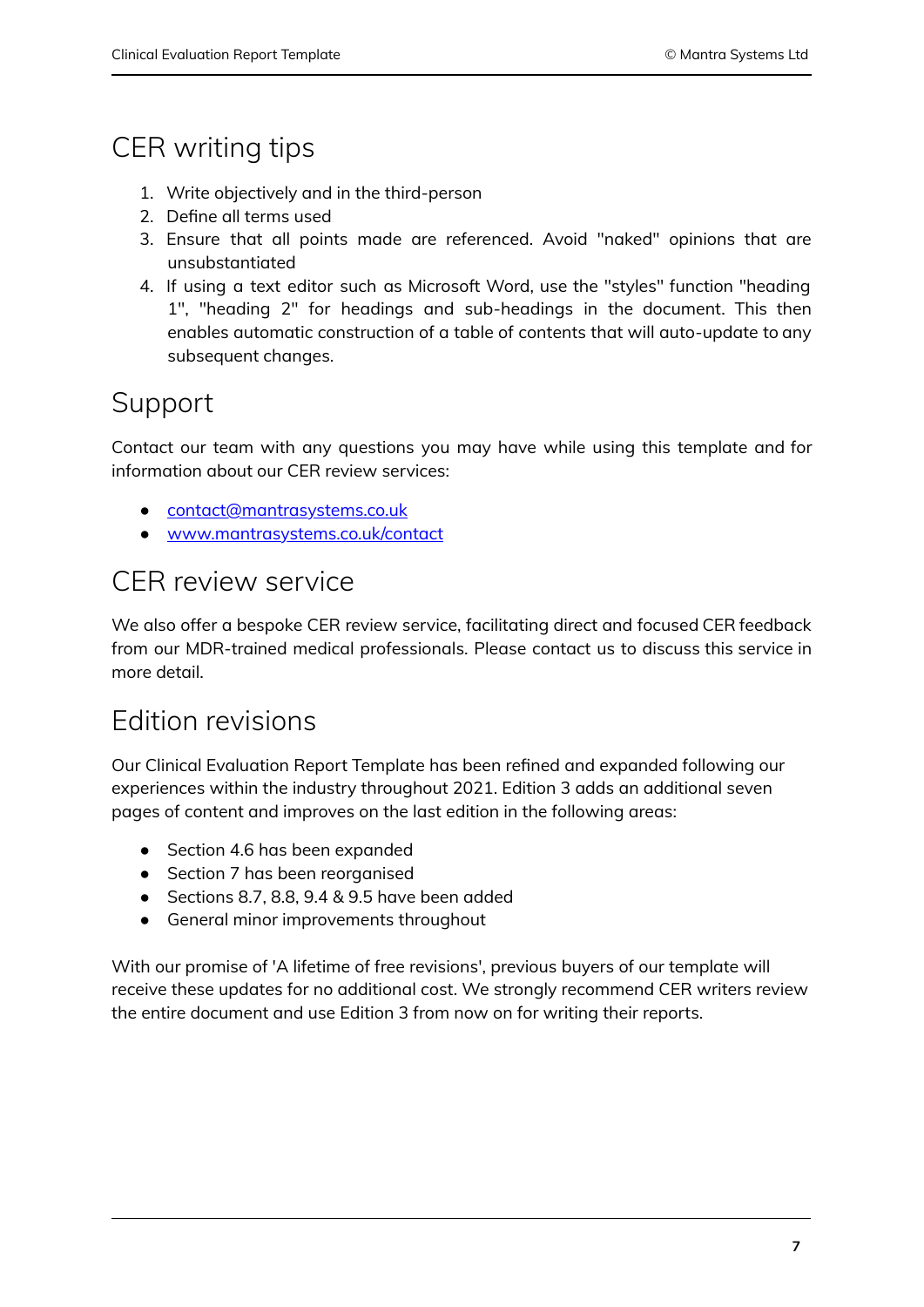# <span id="page-7-0"></span>1. Administrative particulars

# **GUIDANCE**

This introductory section has three subsections:

- 1. Title page
- 2. Contents page
- 3. Administrative particulars summary

The **title page** should show an image of the device, the title "[product name] Clinical Evaluation Report", the name of the manufacturer, and the month / year of completion of the CER. The title page will not be assessed by the regulatory reviewer.

The **contents page** should show the sections and subsections that constitute the CER itself, with appropriate page numbers referenced. Using heading styles in a word processor will enable this section to be built and updated automatically.

The **administrative particulars summary** section is intended to give a reviewer quick access to key facts about the subject device.

# REQUIRED

The administrative particulars summary should provide quick-reference access to the following information, ideally formulated in a table on a single page:

- Device name, model and type (if relevant)
	- e.g. Sublima Hip third generation, Cobalt Chrome edition
- Basic UDI system (if available)
- Product GMDN code (if available)
- Risk Classification
	- Don't worry about justification here simply list. Justification will come later.
- Manufacturer name, address and Single Registration Number (SRN) if known
- Intended purpose of device
	- this should be identical to the full wording of Intended Purpose in main section of CER and the device IFU.
- CER authors details name, date completed. Include a statement that "**author's up-to-date CVs are provided as an appendix to this Report".**
- Date completed.

# **GUIDANCE**

If preferred, the Administrative Particulars section may be populated at the end of the writing process using information from the main body of the CER.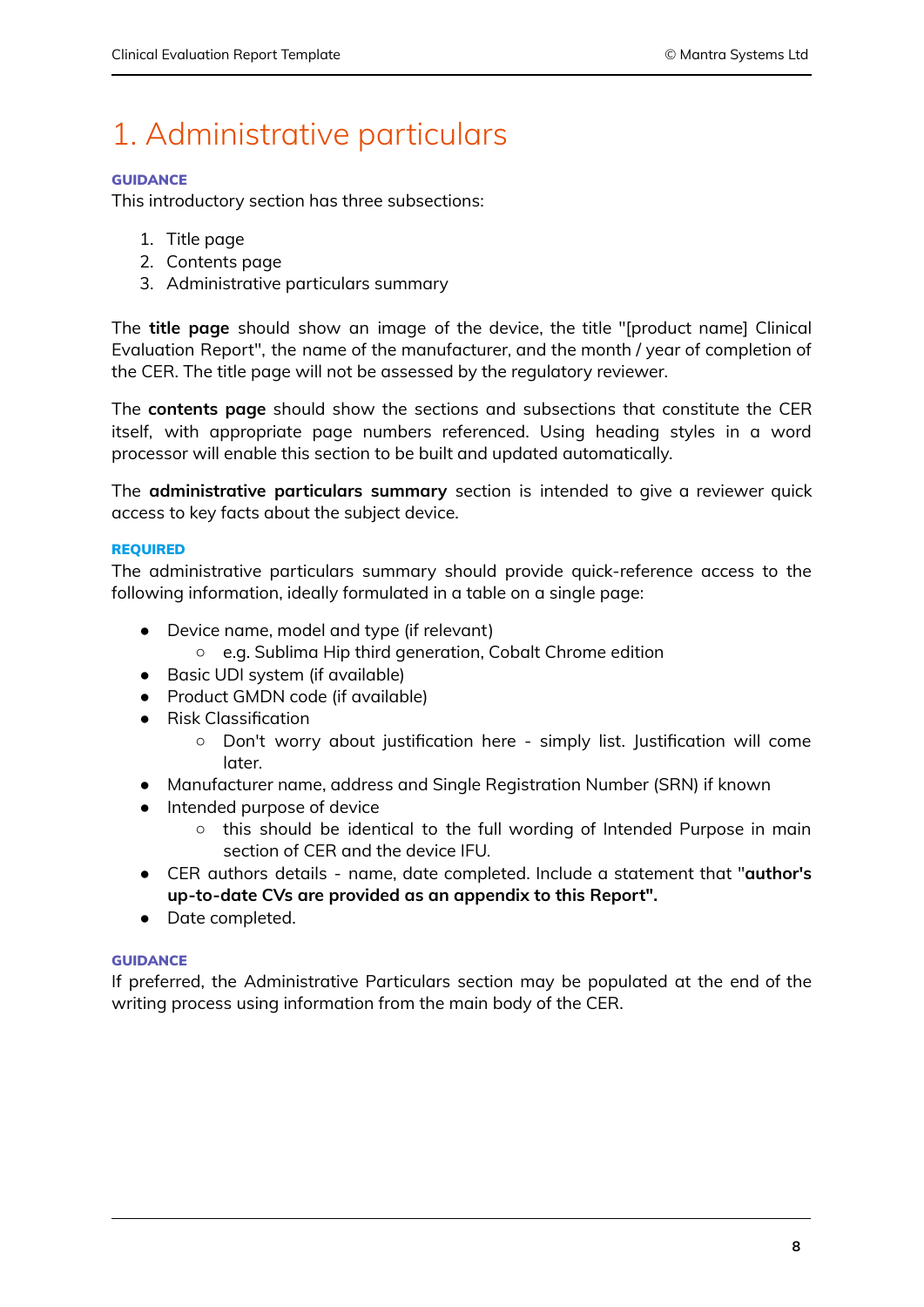# <span id="page-8-0"></span>2. Executive Summary

# **INSTRUCTION**

# **Write this section last!**

Although the Executive Summary will be one of the first parts of the final CER, **do not try to populate the Executive Summary** until the main body of the CER has been completed.

# **GUIDANCE**

The Executive Summary should be a brief summary (2-3 pages) of the detail of the CER that follows. The Executive Summary should enable the reader to get a quick feel for the "story" told by the main body of the CER.

Content of the Executive Summary should include a statement that:

# **TRANSPOSE**

The subject of this clinical evaluation is the [device name] manufactured by [manufacturer name and address]. The device is intended to [set out intended purpose].

# REQUIRED

- A paragraph summarising the target medical condition
- A paragraph summarising the technology in the device (or how it works) and its applicability to the target condition
- If incorporating a claim of equivalence, name the device and give the manufacturer name and address

A statement that:

### **TRANSPOSE**

This clinical evaluation is based on a comprehensive analysis of available clinical evidence related to the safety, performance and intended purpose of the subject and equivalent device. The analysis was made against following standards:

- safety and performance benchmarks relating to comparable alternative devices
- relevant MDR Annex I GSPRs
- safety and performance relative to historical safety of subject device
- evidence of clinical benefit and benefit-risk acceptability.

Having performed a clinical evaluation as described in this report, the [subject device] has been demonstrated to have an acceptable benefit-risk profile, to be suitable for its intended purpose, and to conform with the relevant General Safety and Performance Requirements as specified in Annex I MDR.

This CER supports ongoing approval of the [subject device].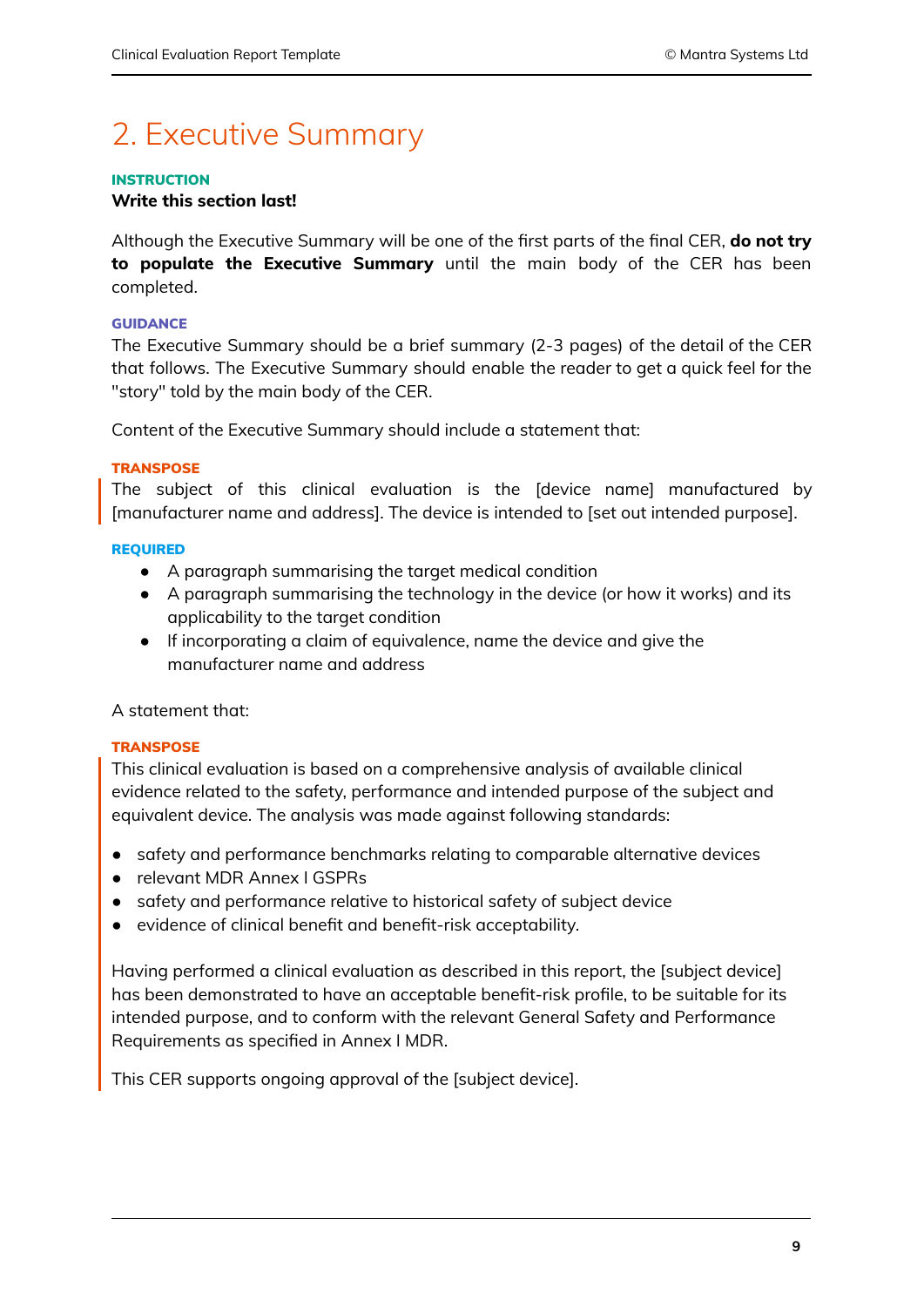#### **INSTRUCTION**

Structure the Executive Summary in a way that mirrors the structure of the main body of the CER, including a short summary of the "highlights" and main findings of each section.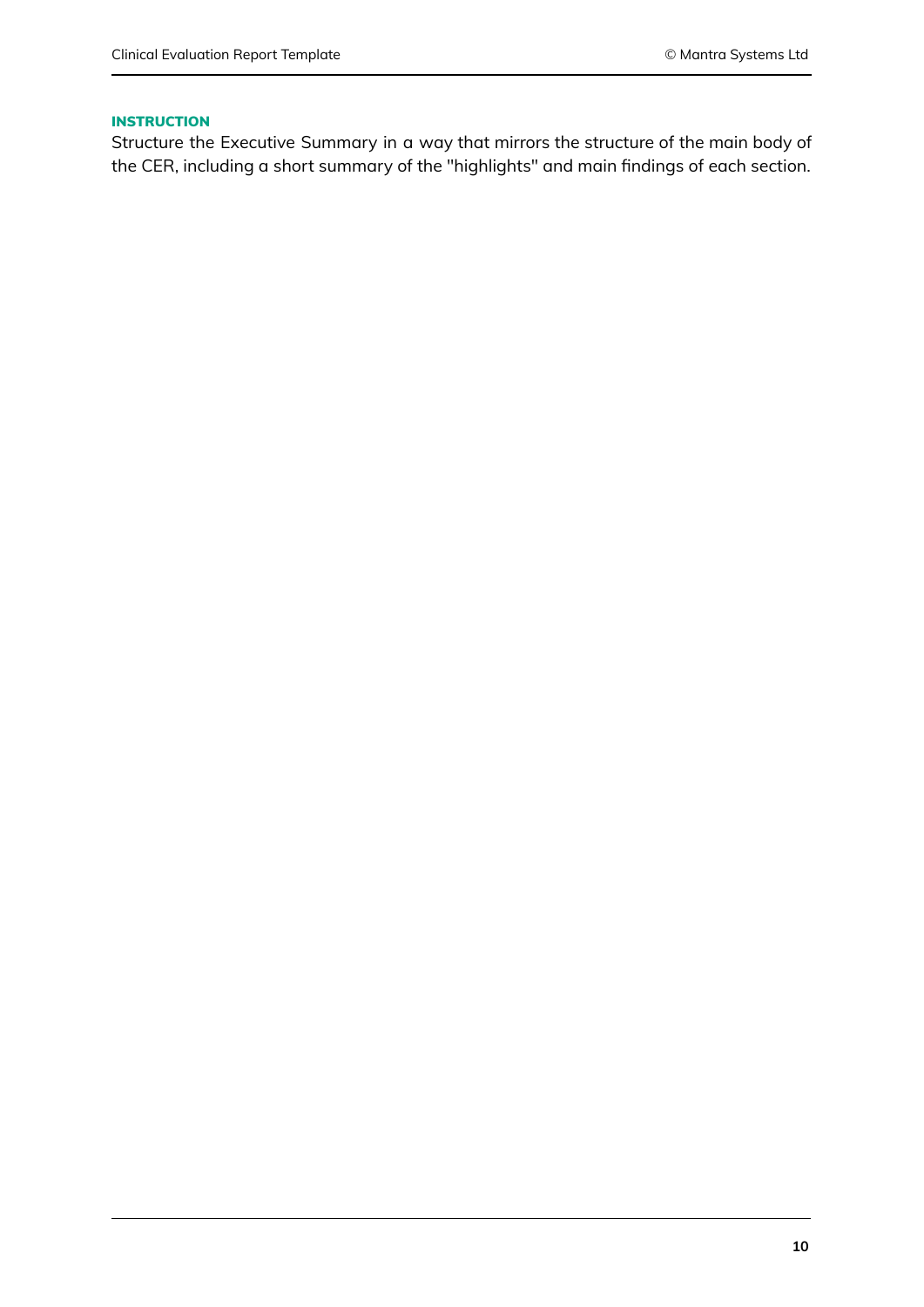# <span id="page-10-0"></span>3. Scope of the clinical evaluation

# <span id="page-10-1"></span>3.1. Objective

Begin this section with text that resembles the following, adapted according to the specifics of the subject device:

# **TRANSPOSE**

The objective of this Clinical Evaluation Report (CER) is to obtain, identify, summarise, appraise and analyse all available clinical data that relates to the safety and performance of the subject device [and equivalent device-if applicable], when used as intended, in order to determine:

- That the device is suitable for its intended purpose
- The degree to which conformity with the relevant General Safety and Performance Requirements in Annex I of the Medical Device Regulation 2017 / 745 has been demonstrated
- The acceptability of the benefit-risk profile of the device.

The Clinical Evaluation is also intended to establish:

- Any previously unrecognised hazard(s) or hazardous situation(s)
- Whether any previously-identified and acceptable risk(s) have been rendered unacceptable by clinical data that has subsequently come to light.

This Clinical Evaluation Report (CER) reflects the entirety of the available clinical evidence relating to the subject device [and equivalent device if applicable]. Data sources include:

- pre-market data and quality assurance testing information
- evidence of clinical performance of the device
- the results of systematic literature searches
- post market surveillance data comprising customer feedback and vigilance data
- risk analysis data.
- [anything else that is relevant]

The present clinical evaluation has been performed in accordance with MedDev guideline 2.7/1 rev 4 (2016) "Clinical Evaluation: A Guide for Manufacturers and Notified Bodies", MDGC guidelines 2020-13 and 2020-6, MDR Annex XIV Part A, and internal procedures and templates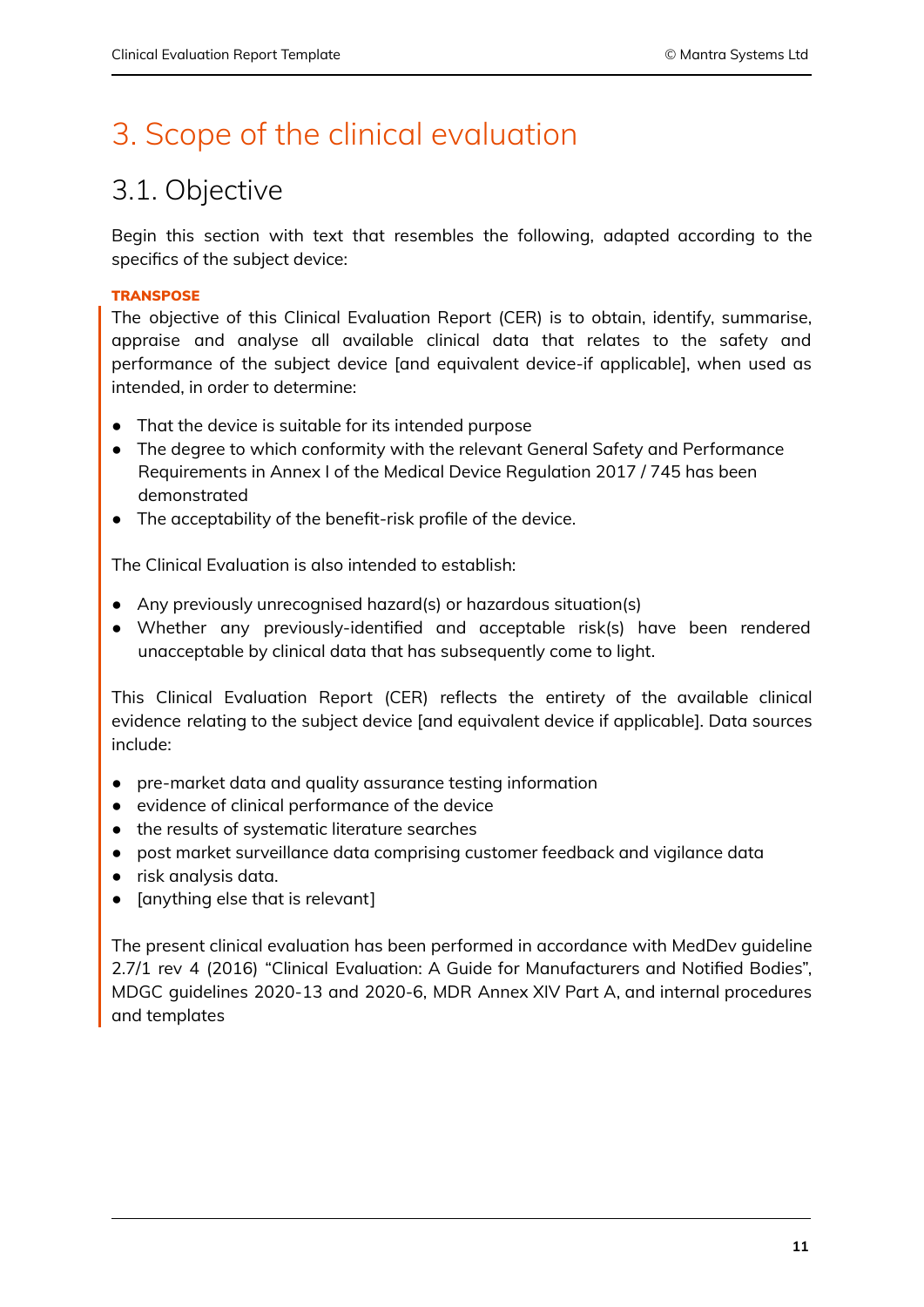# <span id="page-11-0"></span>3.2. Hypothesis

# **GUIDANCE**

The purpose of the hypothesis is to provide a scientific structure to the CER. Stating a hypothesis at the start of the CER enables it to be tested through the identification, appraisal, and analysis of clinical evidence that follows. The hypothesis will be referred to in the conclusion of the CER.

### REQUIRED

State a general hypothesis that will be tested by the process of clinical evaluation. The following example, adapted accordingly, would be appropriate:

# **TRANSPOSE**

This report examines the general hypothesis that the body of data collectively will evidence conformity of the subject device with the relevant MDR Annex I General Safety and Performance Requirements (GSPRs), suitability for intended purpose, and demonstrate an acceptable benefit-risk profile for the device.

### REQUIRED

It is then necessary to formulate a specific hypothesis based around performance criteria relating to the specific device. Often, this will rely upon the results of a literature review that has been completed in the past which may reveal key performance criteria for the device.

### EXAMPLE

The subject device will show a reduction in Pain VAS (quantitative measure) that is at least of the same magnitude as that seen following use of comparable alternative devices.

The subject device will demonstrate a frequency and severity of adverse events that are no greater than those seen in relation to comparable alternatives.

# <span id="page-11-1"></span>3.3. Device overview

# 3.3.1. General description of the device

### REQUIRED

Provide a full description of the medical device. Include:

- A statement that "The subject of this Clinical Evaluation Report is the [device name] manufactured by [manufacturer name, address]"
- Detail any specific model numbers/versions, and how the UDI for each device is constructed (if available).
- Describe whether the device is invasive or non-invasive, single-use or reusable
- What is it designed to do? What type of condition is it intended to treat?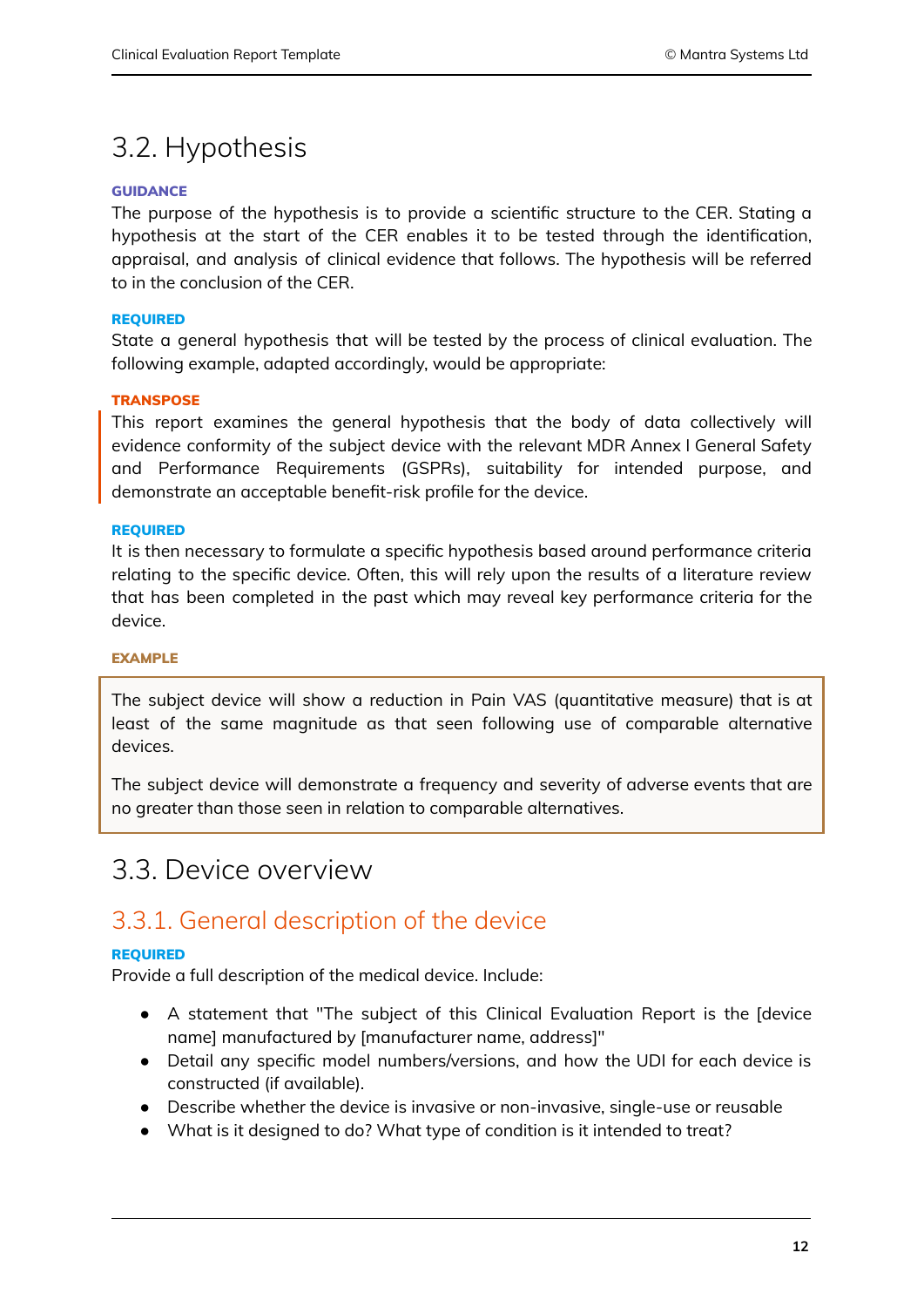- e.g. "The subject device is in the field of treating osteoarthritis of the hip."
- What (if anything) does the device normally engage with, screw into, or combine with? How does this interaction take place, and under what conditions of use?
- Which overall category does it belong to (e.g. "endoscopes", "total hip replacements")? Is it used for treatment, management or diagnosis of disease?
- Is the device sterile or non-sterile?
- What is its stated shelf-life?
- Are there any device variants?
	- If not, state that the device is available as a single variant.
	- If yes, describe all the variants and explain how they differ from one another. Include manufacturer's description of device history (changes over time, introduction of variants, etc) along with a description of reasons for such changes and variants. It is often beneficial to draw up a table for each variant specifying size, materials, and other features that will enable a comparison between variants.
- Include the manufacturer's description of different sizes, configurations or formulations of the device
- Does the device have any secondary or alternative primary uses? If not, state not. If so, describe and explain them.
- Who is the device intended to be used by?
	- e.g. "the intended use population is laypersons in the home environment"
	- e.g. "the intended use population is healthcare professionals in the operating theatre environment".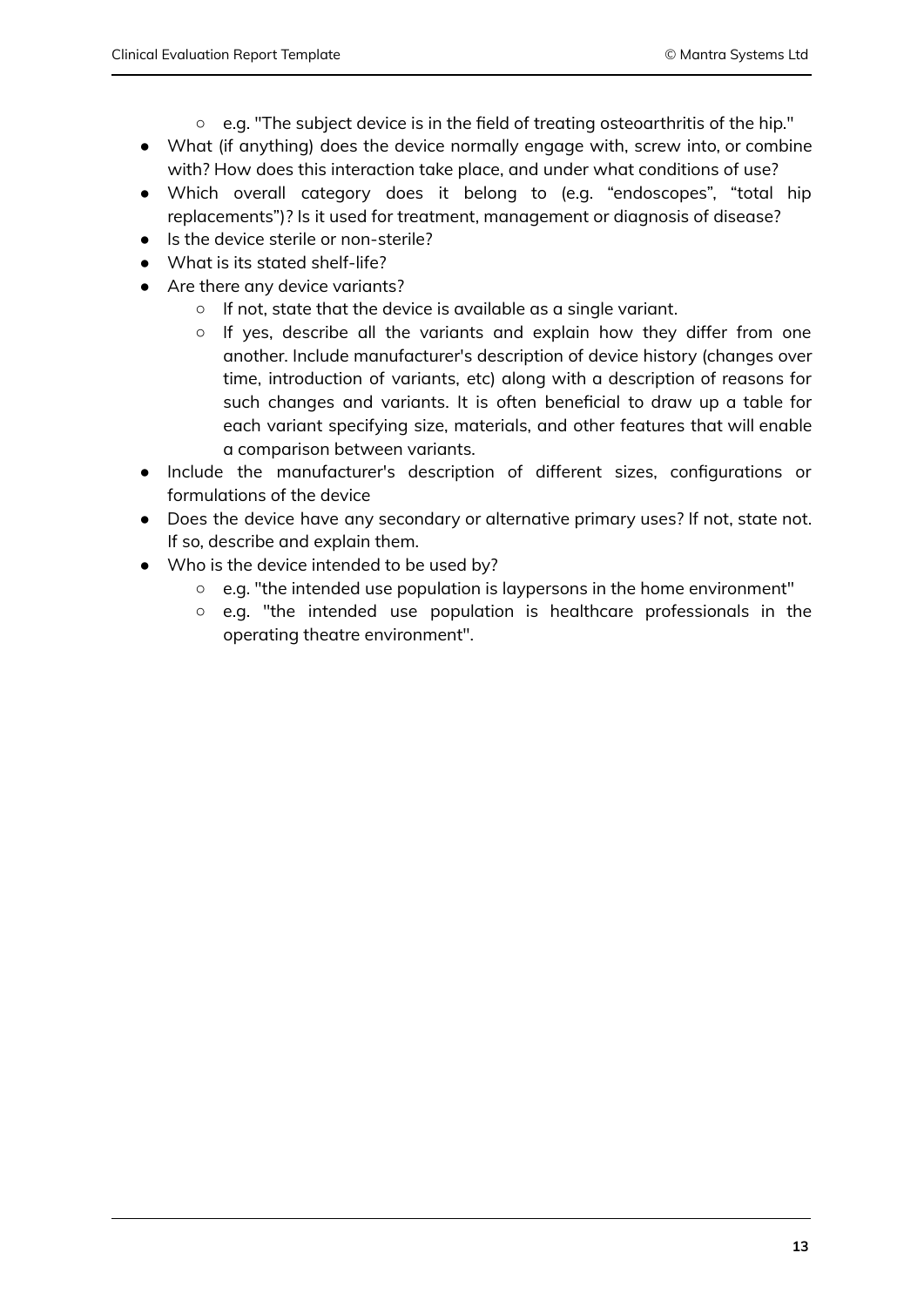### EXAMPLE

The subject of this Clinical Evaluation Report is the Plasmatron 3.4 manufactured by Fictional Medical Ltd of Fictional House, Some Road, Somewhere, XX10 1XX. It is an updated product version that has entirely replaced the Plasmatron 2.0, now discontinued, following customer feedback relating to the 2.0 version. The general UDI system is XXX/YYY/Plasma/45.

The Plasmatron 3.4 is a non-invasive, single use, sterile device. It is designed to slot into the grey port of electronic plasma beams, in order to enable the introduction of superheated air into the plasma beam from within a single, sealed system. This is used as a component of an electro-surgery system intended to treat deep cerebral tumours that are otherwise inaccessible.

The device is supplied sterile and has a shelf life of two years from the date of sterilization. Any units outside of the 2-year shelf life should not be used and should be disposed of in accordance with disposal instructions provided in the IFU.

The Plasmatron 3.4 is available in only a single version with no variants. No secondary or alternative primary uses exist for the device. The Plasmatron 3.4 is intended to be used by interventional radiologists who have been appropriately trained in its use according to the device IFU.

# <span id="page-13-0"></span>3.4. Device classification

### REQUIRED

Is the subject device a medical device according to definitions in Article 2 MDR? If so, describe how/why, referring to and quoting the relevant parts of the Article 2 definition.

### EXAMPLE

The Plasmatron 3.4 produced by Fictional Medical Ltd meets the definition of a "medical device" in Article 2 of the Medical Devices Regulation (EU) 2017/745 of the European Parliament. Its intended purpose is to be used for the treatment or alleviation of disease in human beings, and it does not achieve its principal intended action through pharmacological, immunological or metabolic means.

#### REQUIRED

What regulatory class is the device? Provide justification by directly quoting the (relevant) rules in Annex VIII MDR. Make the reasoning explicitly clear.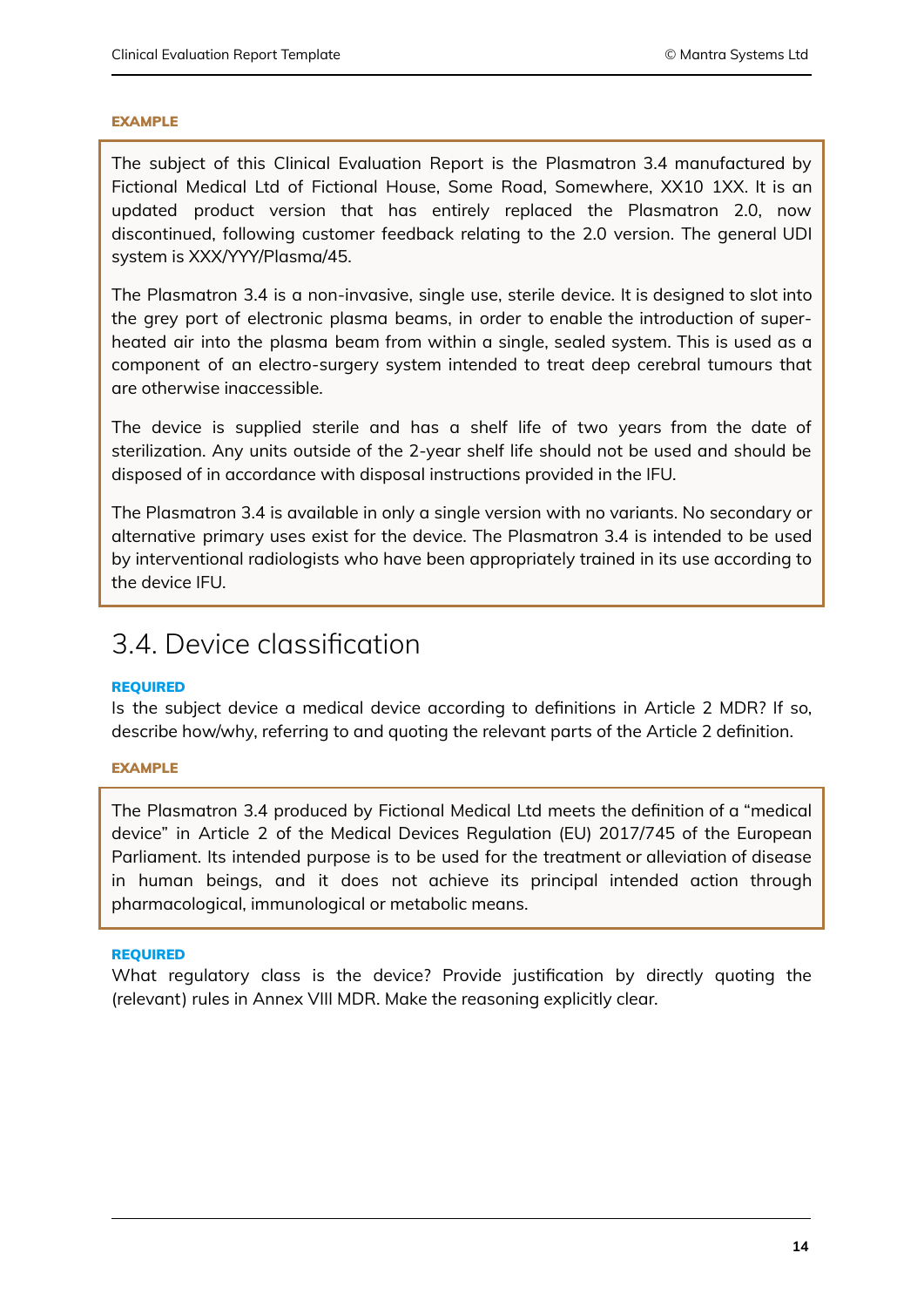#### EXAMPLE

The Plasmatron 3.4 is classified as a Class IIb device in accordance with Annex VIII of the Medical Device Regulation 2017/745:

Rule 9: All active therapeutic devices intended to administer or exchange energy are classified as class IIa unless their characteristics are such that they may administer energy to or exchange energy with the human body in a potentially hazardous way, taking account of the nature, the density and site of application of the energy, in which case they are classified as class IIb.

Because the Plasmatron 3.4 is an active therapeutic device intended to administer energy in a potentially hazardous way, the final sentence applies and the device is Class IIb.

# <span id="page-14-0"></span>3.5. Manufacturer and sales history

#### **INSTRUCTION**

Begin this subsection by outlining who manufactures the device. Give the name of the manufacturer, their address, and explain their experience in this field. State whether the manufacturer has any relevant credentials (e.g. ISO 13485-based quality system) and if so, list them.

#### REQUIRED

Is an Authorised Representative (AR) involved in the device's route from manufacturer to market (this normally applies when manufacturers based outside the EU choose to market the device in Europe, requiring use of an authorised representative)? If so, provide details of the AR.

When was the device first CE-marked? (if in-market). In which countries/territories is the device sold? How many units have been sold to date?

#### EXAMPLE

The Plasmatron 3.4 is manufactured and marketed by Fictional Medical Ltd of Fictional House, Some Road, Somewhere, XX10 1XX. The device has been CE marked since 2012 and is currently sold directly by the manufacturer in the United Kingdom, France, Germany, Spain, Italy and Denmark.

There have been three significant modifications or alterations since initial release of the device, with the present version entirely replacing all previous versions. To date, according to sales data held by the manufacturer [REF], the manufacturer has sold 9,567 individual units of the device.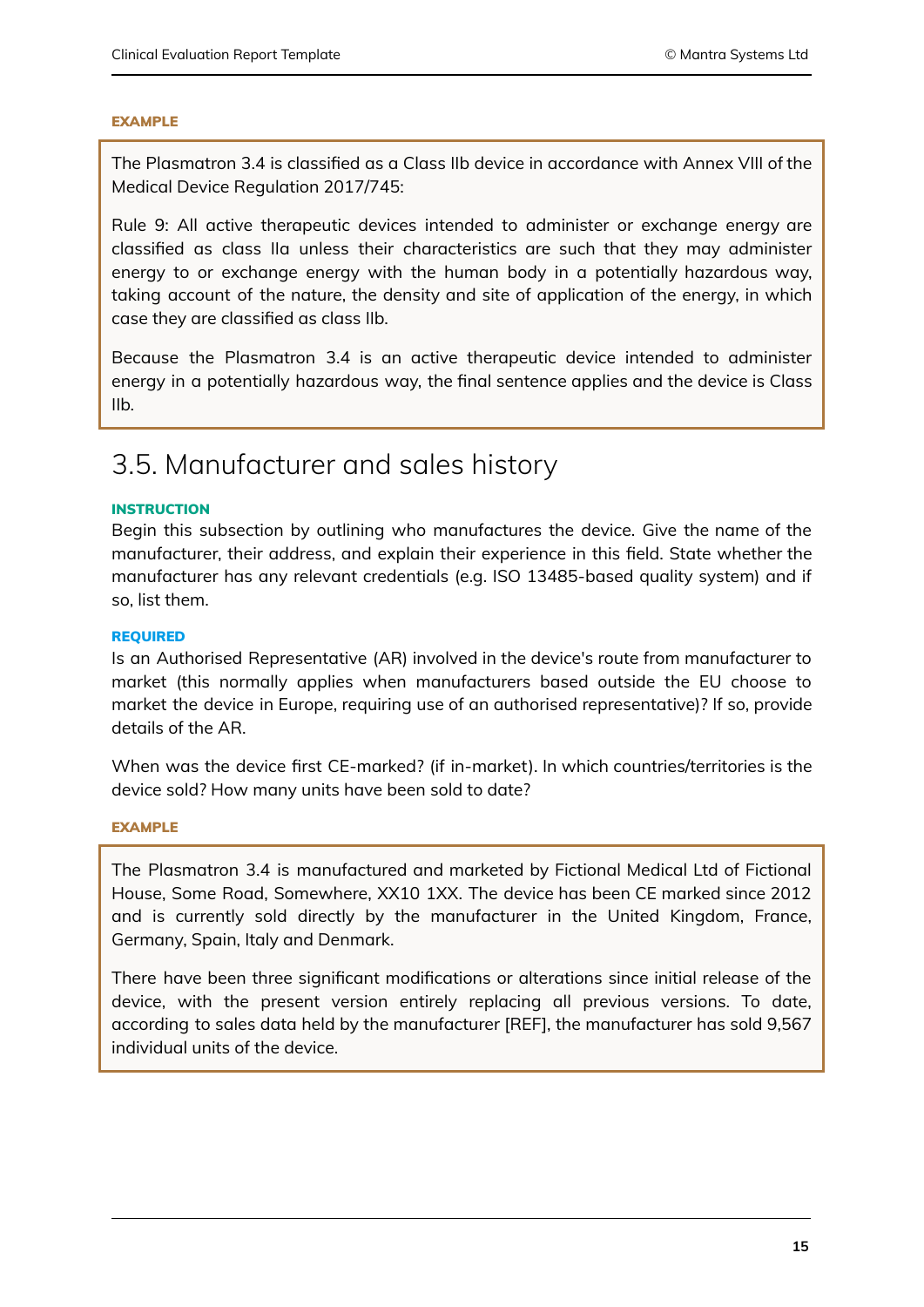# <span id="page-15-0"></span>3.6. Intended purpose

# REQUIRED

What is the intended purpose of the device as written in the Instructions For Use (IFU) or other appropriate documentation? Are there any specific claims made about device performance in the device's promotional material? If so, detail them here. How does the device claim to achieve its intended purpose?

# 3.7. Indications, contraindications and precautions

# <span id="page-15-1"></span>REQUIRED

What are the medical indications and contraindications for use of the device? List them as written in the IFU or other relevant product documentation. If there are restrictions in the type of user (e.g. "indicated for use only by persons who are appropriately trained") then state so here.

Are any precautions for use mentioned by the manufacturer or specified in Instructions for Use (IFU)? If so, outline them.

# <span id="page-15-2"></span>3.8. Target population and medical conditions

### REQUIRED

What is the target disease or condition? Is the condition categorised according to stage, severity, or symptoms?

Do not go into detail at this stage, simply give a headline summary:

# EXAMPLE

The subject device in intended to treat stage-4 osteoarthritis of the elbow in adult patients over the age of 18 years.

### Add a comment:

### **TRANSPOSE**

Section 6 of this CER provides further details of the range of target medical conditions applicable to the subject device, along with an analysis of comparable alternatives to the subject device.

### REQUIRED

Also include in this section:

- A description of what symptoms are being targeted by the device
- Describe the characteristics of the target patient population
- Describe the target medical user group
	- e.g. surgeons, rheumatologists, specialist nurses.
- Briefly describe what clinical benefit the device is supposed to bring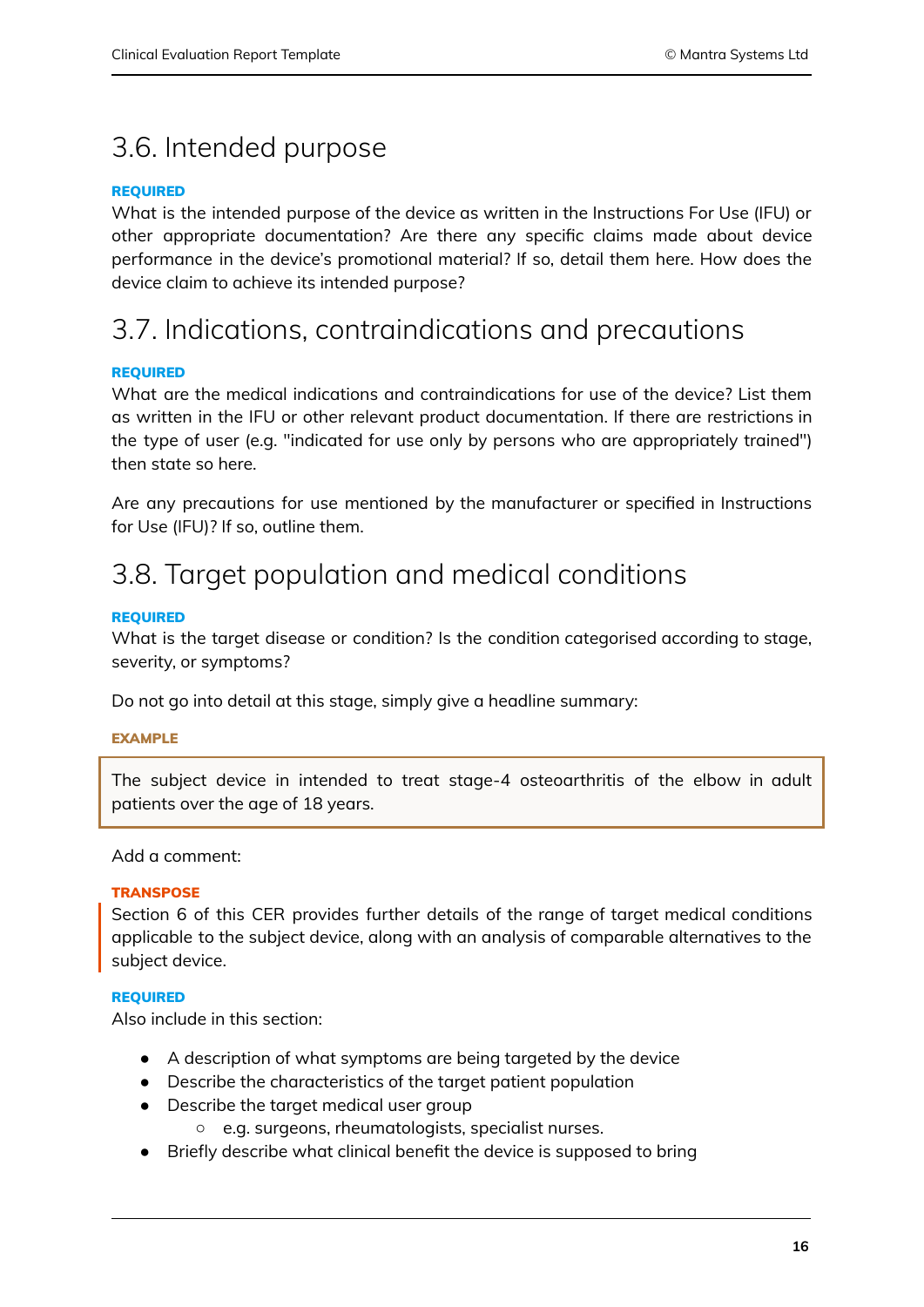<span id="page-16-0"></span>○ e.g. faster diagnosis, alleviation of pain, improvement in public health.

# 3.9. Device composition and components

# REQUIRED

What materials is the device made from? Does the device incorporate any medicinal substances, tissues or blood products? If so, detail how and why the device falls under the MDR. Does the device incorporate any software?

Provide a general description of the key functional elements of the device - its parts/components, formulation, composition, and functionality. Where relevant, specify the relative proportions of each material used.

What are the mechanical characteristics of the device? Insert pictures of the device (reference and identify all pictures and tables).

Technology - does the device use new or old technology, or a combination? What device aspects are novel or innovative? Explain any novel features - what is their intended benefit, and how do these features differentiate the subject device from others?

### EXAMPLE

The device is composed of three moulded plastic sections bound by a central aluminium core. It has an internal lithium battery and connects to a mains power supply through a power port at the centre of the device.

The three plastic components are made from phthalate-free plastic in the proportions of 30% HPE and 70% polycarbonate. The central core is 100% 3mm-thick aluminium. The device contains no Carcinogenic, Mutagenic or substances toxic to reproduction (CMR) compounds.

The aluminium component provides strength and rigidity to the device and also serves as primary control point to which the operator's hand grasps.

# [Images]

The device uses well-established technology but the use of a central aluminium core offers the novel advantage of enhanced heat dissipation, intended to prevent the device from overheating during use. Aluminium has a heat dissipation fraction of X%, compared to a maximum of Y% in alternative materials known in the art [REF]. The manufacturer claims that this can enable the device to be used for longer periods of time than competing devices, enabling it to provide a therapeutic option for brainstem tumours that require prolonged therapeutic exposure.